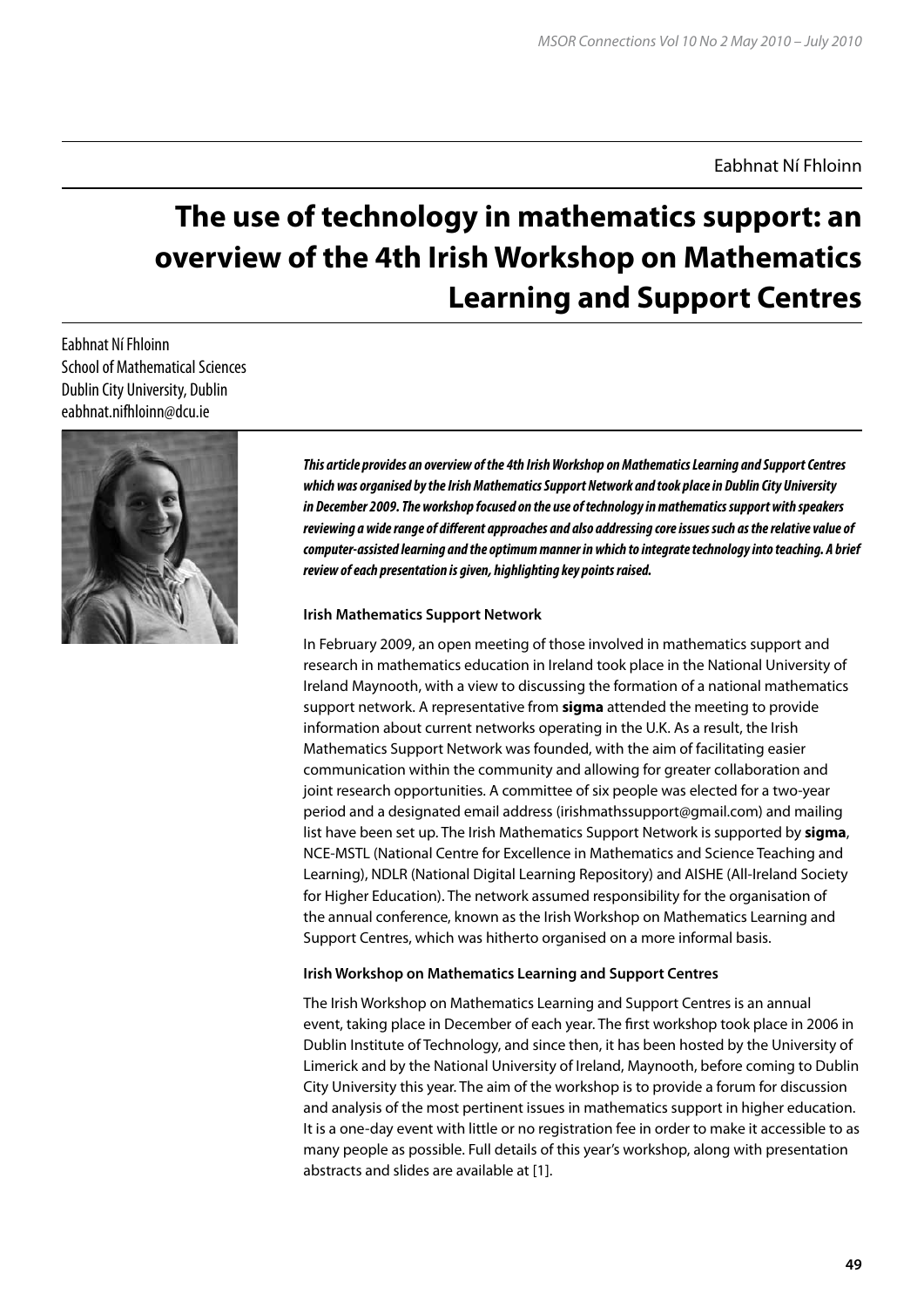#### **Workshop theme**

The theme of the workshop was *"The Use of Technology in Mathematics Support"*. Previous workshops had dealt with recent developments in the field of mathematics support as well as the effectiveness of such support [2], so it was felt that a workshop focused on technology would be well received. This proved to be the case with this year's workshop attracting the largest number of abstracts and participants to date, with ten presentations and over sixty attendees on the day.

For mathematics support centres, or other support initiatives, funding is often critically low and hardware or software options often come with a considerable cost attached. Therefore, it is of particular benefit to ascertain how suitable other centres found various technologies, or to learn about open-source software or freely-available resources. This workshop also provided a platform for those developing such resources to report on progress made to date and ask for suggestions from the mathematics support community as to how to improve existing software to better suit their needs. We now briefly review the key points from each presentation.

#### **Keynote talk**

#### *Martin Greenhow, Brunel University*

# **"Setting online questions in maths (andbeyond); issues of pedagogy and technology."**

The keynote presentation focused on the important issue of using technology for online learning and assessment purposes. Specific details were given about the Mathletics package [3] developed by the speaker, which consists of computer-aided assessment questions authored using QM Perception. The speaker, drawing on his considerable experience in this field, emphasised the importance of correctly structuring questions so as to maximise the learning involved. For example, embedding meaningful feedback within each multiple-choice question is strongly encouraged, so that the student can experience such quizzes as interactive learning processes and be made aware of particular errors they have made while they are attempting the quiz. Interestingly, certain students appeared to deliberately give the wrong solution so that they could read the feedback provided. The speaker also addressed various ways of marking multiple-choice quizzes, such as attaching weightings to the marks involved, based on how confident the students profess themselves to be in their responses. He discussed the benefits of getting students to set questions, allowing them to set the context to suit their own situation and highlighted the importance of getting students to discuss the problems. Finally, he provided an initial analysis of exam grades noting that students who were exposed to CAL achieved a 5% better grade on average than those who had not used CAL.

## **Contributed talks**

*Shazia Ahmed & Lorna Love, University of Glasgow,* 

## **"Personalised Learning through Innovative Use of Technology."**

In the University of Glasgow, two posts have recently been created with the aim of improving retention: a Maths Advisor and a Study Support Co-ordinator. On entry, students take a compulsory, zero-credit Maths Skills Test, which aims to identify gaps in their knowledge. Subsequently, they can avail of support in the form of oneto-one help through the Student Learning Service or peerassisted learning sessions. The virtual learning environment, Moodle, along with mobile technology, is used as a more personalised form of supporting students, with students able to book appointments directly via Moodle and being reminded of these appointments via text to their phones. They also highlighted the benefits of an introductory lecture which addresses the biggest fears and challenges for first year students and having 2nd and 3rd year students present to answer queries.

#### *David Doyle, Institute of Technology, Sligo*

# **"Using Technology to Increase Active Engagement with First Year Maths."**

This speaker concentrated on the use of Moodle with a group of first year science students, focusing particularly on a series on online quizzes which aimed to increase student participation and engagement with the material. A number of marking approaches were tried with different cohorts: initially, the quizzes were used as formative assessment only, with no marks assigned, but this attracted few attempts by students; subsequently, students were awarded marks once they achieved 80-100% but most attempts were made around exam time; finally, students had to score 100% in each quiz within two weeks of lectures finishing in order to obtain continuous assessment marks and this resulted in greater participation, more attempts per quiz and an improved attitude in students towards the quizzes.

*Leslie Fletcher, Liverpool John Moore's University, Sue Milne, ELandWeb Ltd, Shazia Ahmed, Glasgow University and Paul Neve, Kingston University*

## **"The FETLAR Project – Open Educational Resources and E-Assessment Tools for Mathematics."**

The FETLAR project (Finding Electronic Teaching, Learning and Assessment Resources) [4] is a UK Higher Education Mathematics community project, jointly funded by the Higher Education Academy (HEA) and the Joint Information and Systems Committee (JISC) under the Open Education Resources Programme, and managed by the MSOR Network.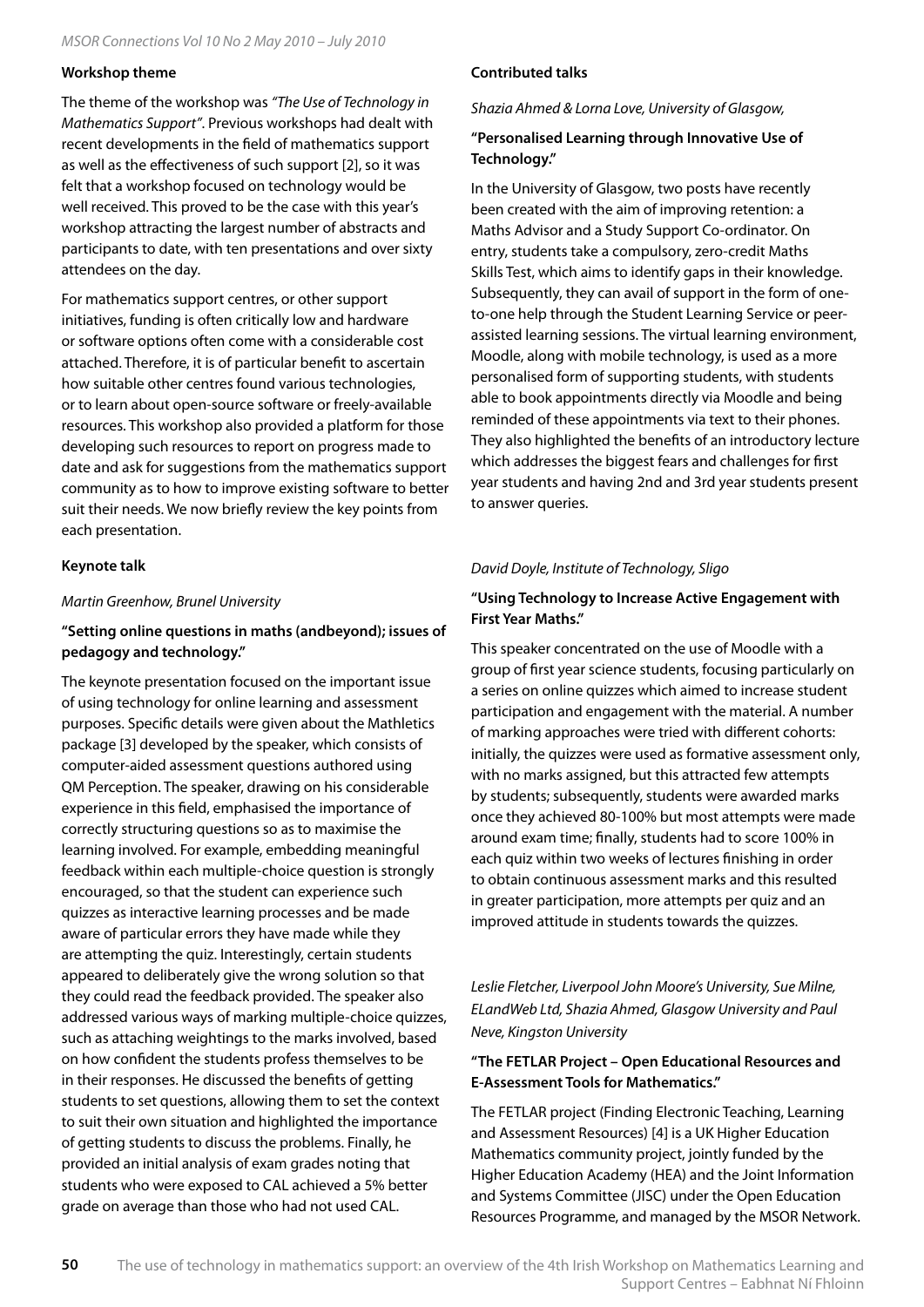It aims to "collect, create and collate" e-learning resources to help students improve their mathematical skills. Currently, FETLAR has built upon a number of existing projects, such as QTITools, MathAssess and STACK in order to deliver dynamic assessments as part of their content. A brief demonstration of their resources was given by the speaker.

# *Noel Gorman, Martin Marjoram, Donal Healy, Ciarán O'Sullivan and Paul Robinson, Institute of Technology, Tallaght, Dublin*

# **"The Use of Technology in Mathematics Support – Approaches Used and Lessons Learnt at ITT Dublin."**

Four different approaches to mathematics support using technology were addressed in this talk: namely the use of CALMAT for tutorial support; Moodle-based "Key Skills Testing" in mathematics; the use of MapleTA for learning, testing and assessment; and the use of an e-book [5] as a blended learning solution for mathematics revision for preentry potential mature students. It was found that the use of technology can promote active learning in mathematics; that the effectiveness of the technology used depended on the profile (age, motivation) of the students involved; and that suitable cognitive scaffolding must be provided to assist students to reflect appropriately while using technology to enhance learning.

*Paddy Johnson and Tim Brophy, National Centre for Excellence in Mathematics and Science Teaching and Learning (NCE-MSTL), University of Limerick*

# **"An Introduction to the Dynamic Mathematics Software GeoGebra."**

During this hour-long presentation, participants were given a step-by-step guide to creating applets using the free dynamic mathematics software package GeoGebra [6], which was developed by Markus Hohenwarter in 2001. Having demonstrated several existing applets from the NCE-MSTL website, the main features of the package were introduced and a number of useful shortcuts explained. The strength of the package's ability to link aspects of geometry, algebra, calculus and statistics was emphasised, as this allows students to observe the visual effects of altering one term in an equation, for example. The speakers also highlighted the number of hits that their resources receive outside of office hours, reinforcing the need for flexible "24-7 support" supplied by technology. The NCE-MSTL is promoting the use of GeoGebra at all levels in the Irish school system.

## *Samuel King, Loughborough University*

# **"Evaluating the Impact of Response Technology on Student Engagement and Achievement."**

This speaker focused on the impact of response technology (also known as clickers or electronic voting systems) on a group of undergraduate students from Automotive, Aeronautical and Mechanical Engineering departments in Loughborough University. The study incorporated observations, one-minute questionnaires, longer questionnaires, interviews and focus groups. Although the students were very positive about the devices, with 80% of those surveyed saying that the handsets were "useful" or "very useful", there was a negligible impact on attendance and students' overall grades.

# *Ciarán Mac an Bhaird, NUI Maynooth*

# **"The Challenges and Benefits of Using Technology in Mathematics Support."**

This presentation reported on the level to which technology is used in providing support for mathematics students. First year students who fail a mathematics proficiency test are enrolled on a mathematics proficiency course on Moodle. The course involved text, online videos and quizzes each week. There is also an equivalent mathematics foundation course for non-Mathematics students. Follow up support workshops are run every week for students struggling with course material. In these workshops, the tutor uses Sympodium to present the material, meaning that the notes written during the session can be directly transferred onto Moodle. Students do not have to take notes but are free to simply listen to the tutor. Students have responded very positively to this approach. The speaker identified the initial cost of the unit as a potential disadvantage. In addition to these workshops, screencasts and podcasts are also being developed as extra resources for students.

# *Alun Owen, Loughborough University*

# **"Two Projects for Enhancing the Provision of Statistics Support."**

The main focus of this presentation was to provide an update on the progress of the statstutor project, which is an online resource aimed at supporting non-specialist students with understanding statistical analysis. It is aimed at both undergraduates and postgraduates from a range of disciplines. It forms part of the mathcentre [7] resources, and consists of topic-based resources using the STEPS Glossary [8] as a basis as well as case studies based on RSS CSE (Royal Statistical Society Centre for Statistical Education) materials [9]. The speaker invited input from any interested parties during the development of this resource.